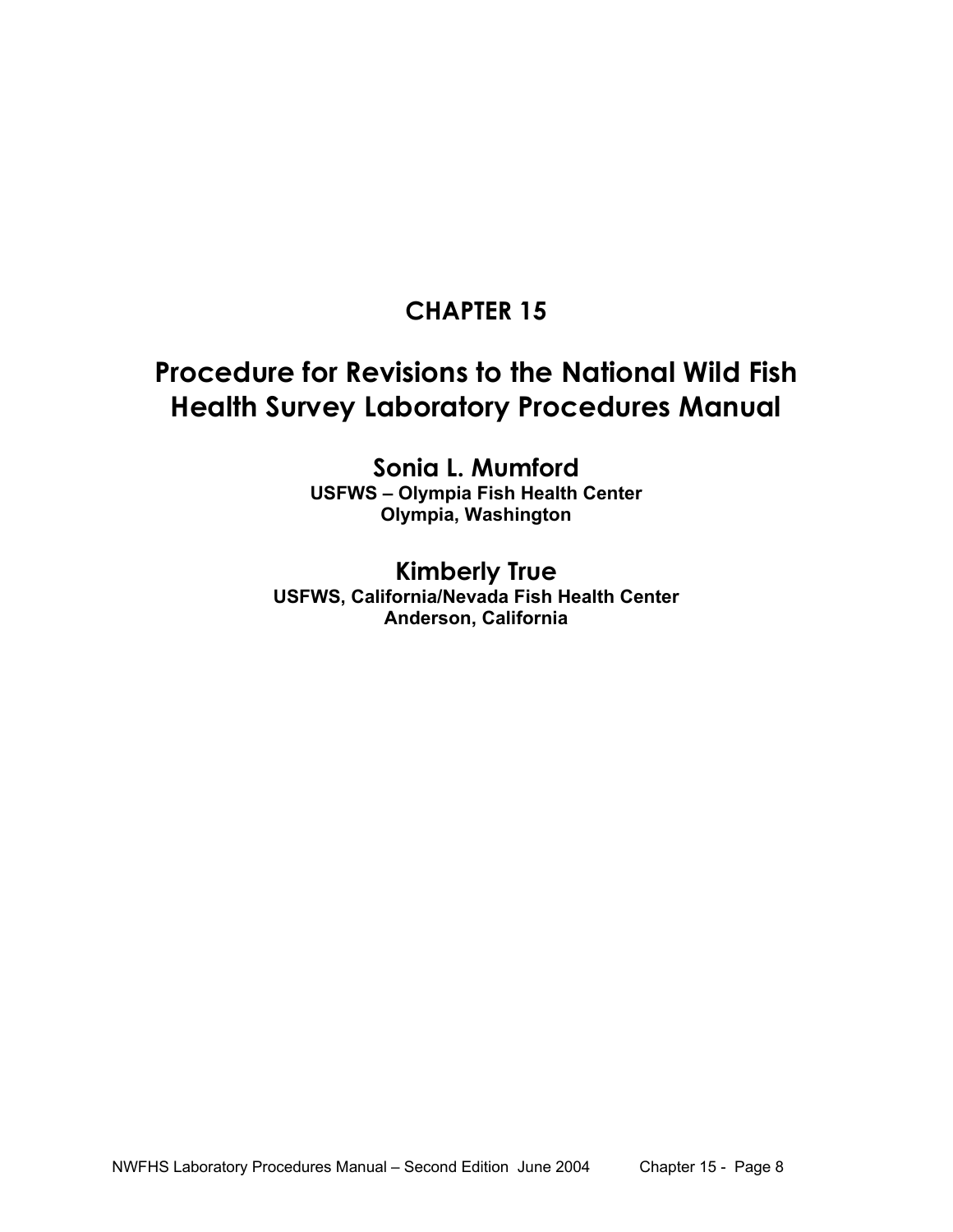### **I. Introduction**

The National Wild Fish Health Survey Laboratory Procedures Manual is intended to provide optimum detection methods and standardized protocols for all aspects of the Survey. This document is intended to be adaptive to follow both the changing body of scientific knowledge and to address emerging pathogens. The following chapter outlines the mechanism for revising to the NWFHS Manual.

# **II. Format of the Manual**

#### A. TITLE AND CITATION

National Wild Fish Health Survey Procedures Manual – Second Edition (June 2004).

 True, K., (ed.) 2004 National Wild Fish Health Survey Laboratory Procedures Manual, Second Edition. U.S. Fish and Wildlife Service.

#### B. CHAPTERS

The Manual consists of 15 chapters and necessary appendices. The Quality Assurance Program (Chapter 15 in the 2001 First Edition of the Manual) still pertains to the NWFHS, but is now contained in a separate volume of the USFWS Handbook:

- **Chapter 1 Overview of the National Wild Fish Health Survey**
- Appendix 1.A Glossary of Terms
- Appendix 1.B APHIS Memorandum regarding OIE Notifiable Diseases
- **Chapter 2 Sample Collection and Submission**
- Appendix 2.A Shipping Addresses and Contacts for the Fish Health Centers
- Appendix 2.B NWFHS Submission Form
- **Chapter 3 Sample Receipt and Laboratory Tracking**
- Appendix 3.A Case History Record
- Appendix 3.B Chain of Custody Form

#### **Chapter 4 Standard Necropsy Procedures for Finfish**

#### **Chapter 5 Bacteriology**

- Appendix 5.A Media Formulations
- Appendix 5.B Reagents
- Appendix 5.C Profiles Obtained with API-20E for Known Fish Pathogens
- Appendix 5.D Flowchart for Targeted Gram-Negative Fish Pathogens
- Appendix 5.E Flowchart for Targeted Gram-Negative PRI
- Appendix 5.F Some Characteristics of Long Gram-Negative Bacteria

#### **Chapter 6 - ELISA for Detection of Renibacterium salmoninarum Antigen in Fish Tissue**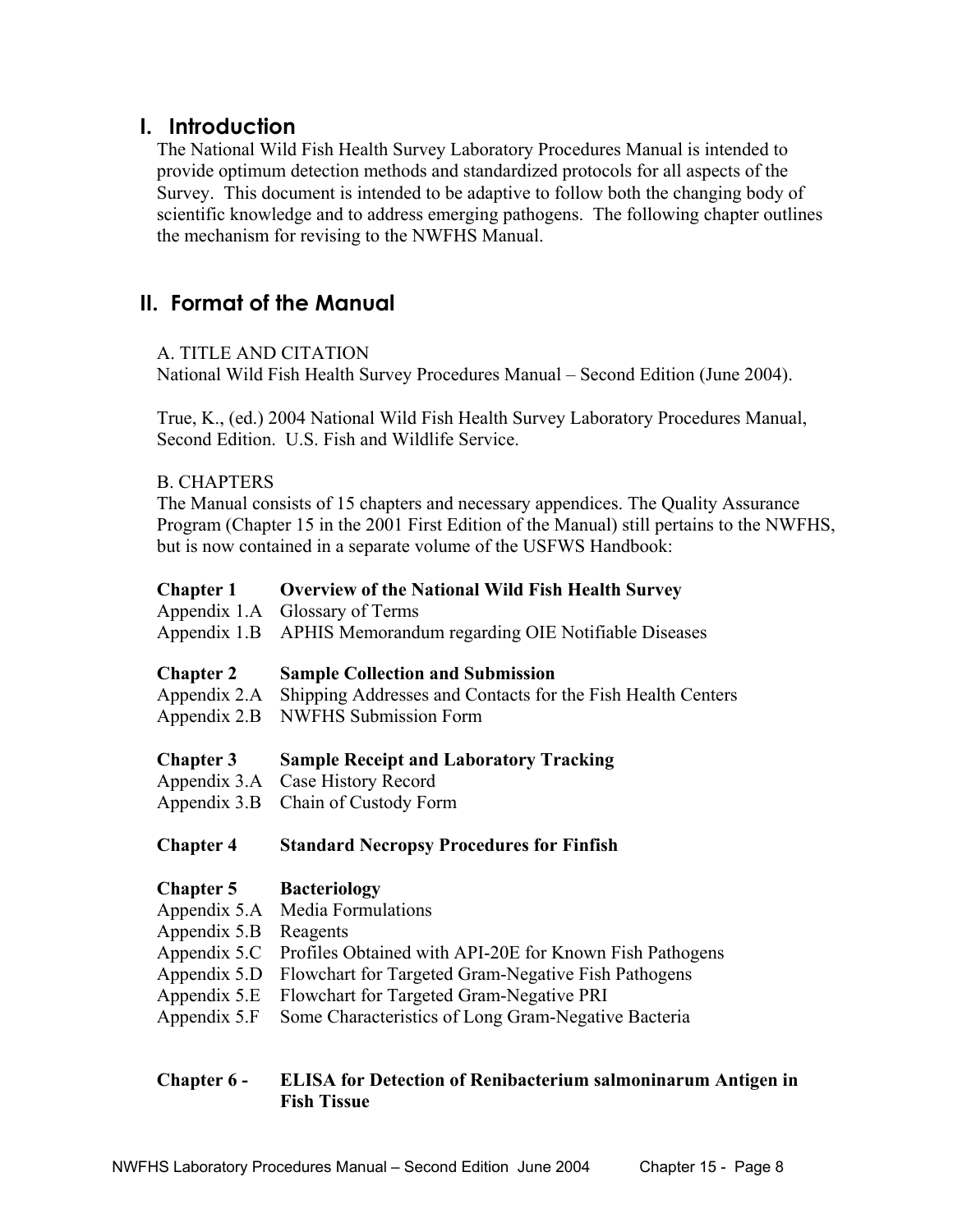- Appendix 6.A Quality Control Program for ELISA
- Appendix 6.B Standardization of Reagents
- Appendix 6.C Collection and Processing of Tissue Samples for ELISA
- Appendix 6.D Reagents, Supplies and Equipment Lists

#### **Chapter 7 Corroboration Testing of Renibacterium salmoninarum by PCR**

- Appendix 7.A Worksheet for DNA Sample Data
- Appendix 7.B Worksheet for Initial Amplification of Rs DNA by PCR
- Appendix 7.C Worksheet for Nested (Second Round) Rs PCR
- Appendix 7.D Photodocumentation and Report of Results

#### **Chapter 8 Parasitology**

| Appendix 8.A | Reagents and Solutions                |
|--------------|---------------------------------------|
|              | Appendix 8.B Common Parasites of Fish |

#### **Chapter 9 CorroborationTesting of Parasites by PCR**

- Appendix 9.A Equipment, Supplies and Reagents
- Appendix 9.B Mc PCR Worksheet
- Appendix 9.C Analysis of Extracted DNA using an UV Spectrophotometer

#### **Chapter 10 Tissue Culture of Fish Cell Lines**

#### **Chapter 11 Virology**

- Appendix 11.A Glossary of Terms used in Tissue Culture and Virology
- Appendix 11.B Media Used in Tissue Culture and Virology

#### **Chapter 12 Corroborative Testing of Viral Isolates**

- Appendix 12.A. PCR Worksheets: Corroborative Testing of Viruses
- Appendix 12.B. Photodocumentation of Agarose Gel Electrophoresis of PCR Products
- Appendix 12.C. General Procedures for PCR Protocols
- Appendix 12.D. Analysis of Extracted DNA using Gene Quant UV Spectrophotometer
- Appendix 12.E. Quality Assurance/Quality Control for PCR
- Appendix 12.F. Reagents
- **Chapter 13 Histology for Finfish**

#### **Chapter 14 Non-Lethal Methodology for Detection of Fish Pathogens**

#### **Chapter 15 Protocol for Revision to the National Wild Fish Health Survey Laboratory Procedures Manual**

- Appendix 15.A. Second Edition (2004) Manual Revision Committee Members
- Appendix 15.B. Associate Editors Previous Contributors to the First Edition (2001)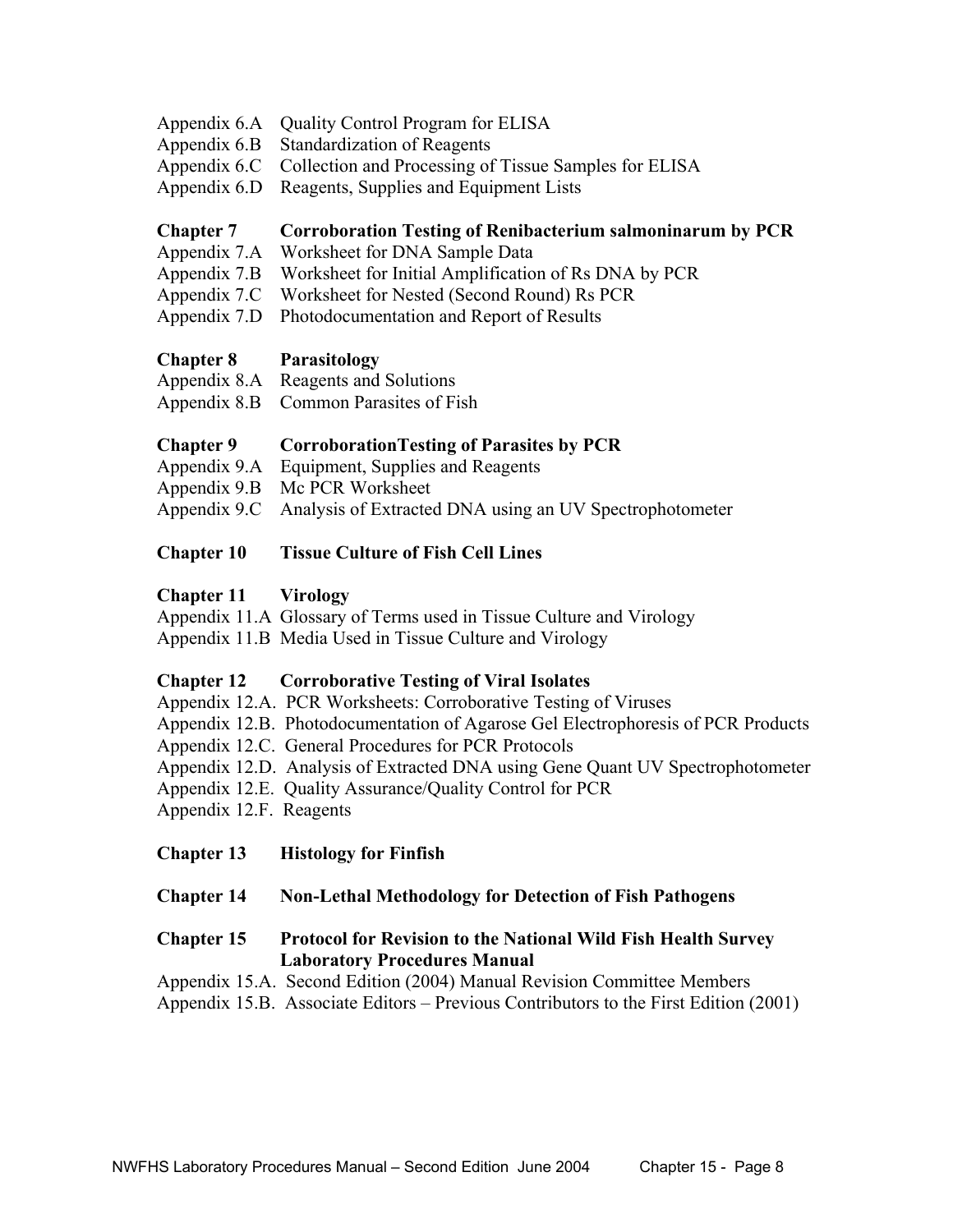#### C. LAYOUT

The layout of the document will be in outline form as follows:

- 1. Roman numerals for main chapter headings: I, II, III, IV, V.
- 2. Sub-heading formatting will follow : A,B,C….1,2,3,…..i, ii, iii.
- 3. Each chapter, or a specific section of a chapter, will have its own bibliography.
- 4. Each chapter will have its own appendices with chapter number and capitol letters.
	- a. Appendix one of Chapter 3 would be titled and referenced as (3.A)
	- b. Appendix two of Chapter 3 would be titled and referenced as (3.B)

# **III. Stringency**

1. The appropriateness of methodologies shall be determined by the Center Directors based on several factors:

- o The sensitivity of the assay
- o The specificity of the assay
- o Availability of reagents
- o Availability of technology and/or required personnel training
- o Labor requirements
- o The cost of the assay.

2. The incorporation of additional pathogens into the Manual shall be contingent on the availability of appropriate screening and corroborative tests.

# **IV. Revision Process**

1. The Manual will be reviewed on an annual basis by all USFWS Fish Health Centers.

2. Recommends for revision will be submitted at the annual Fish Health Biologist Meeting.

3. When revisions include proposal of the inclusion of a new pathogen, the Center submitting the proposal will provide the appropriate screening and corroborative test methods, and references for the protocols.

4. Center Directors will adopt revisions by a consensus vote.

5. One member from each Fish Health Center will be assigned to the Manual Revision Committee (Manual Committee).

6. The Committee will make appropriate revisions to the Manual and submit the final draft to all Fish Health Centers for review.

7. The revised Manual will be adopted at the subsequent Fish Health Biologist Meeting.

8. A mastercopy of the Manual will be maintained on the National Wild Fish Health Survey website. In instances where serious typographical or technical errors occur, the web version of the Manual will be updated to reflect immediate changes that cannot wait until the next revision cycle.

9. The National Aquatic Animal Health Coordinator for the USFWS will be responsible for coordinating revisions to the NWFHS Database when new pathogens or procedures are adopted.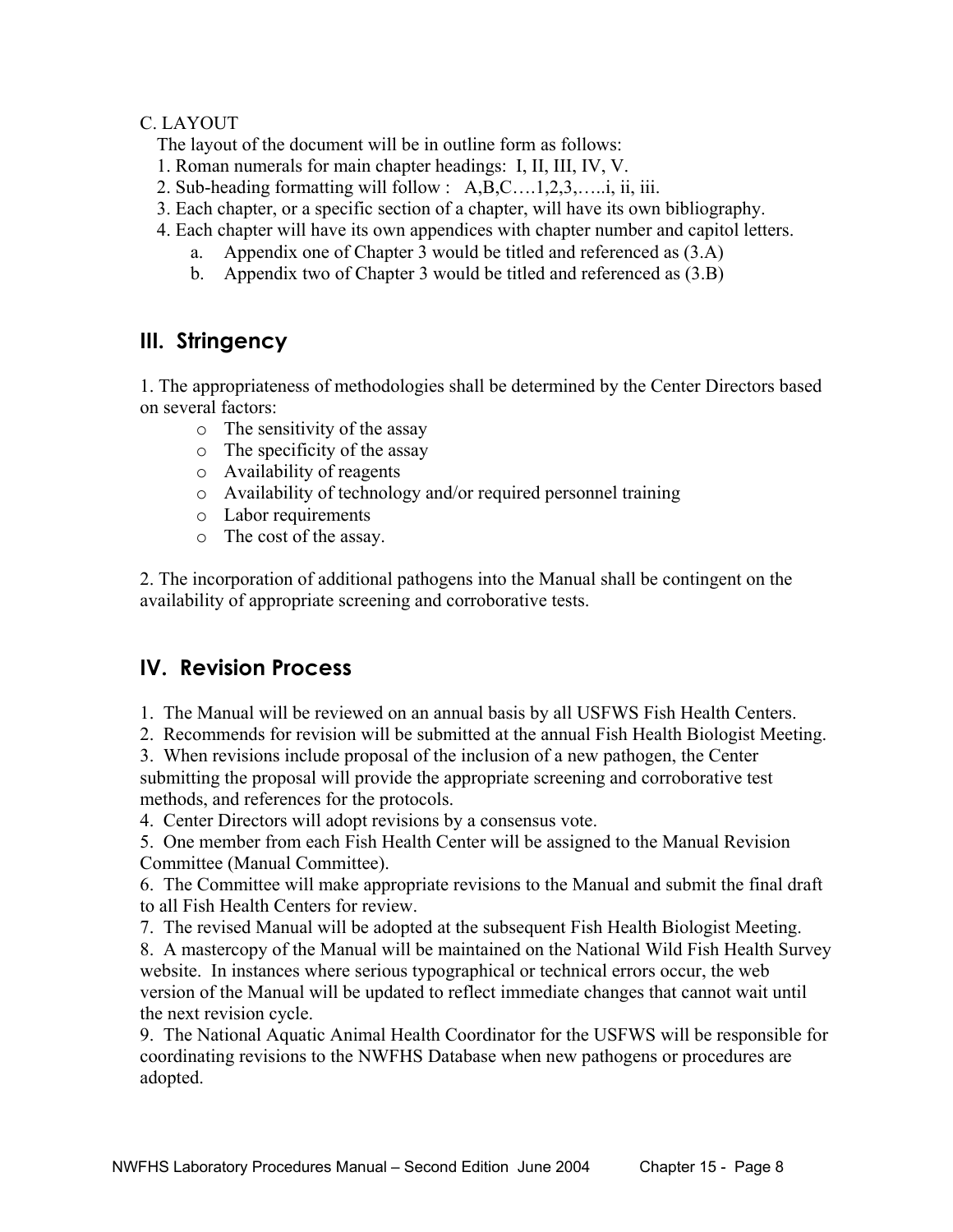# **V. Committee Members**

- A. The Committee shall consist of nine people, the NWFHS representatives from each Fish Health Center. Additional members may be included by a consensus vote of the Committee, if additional expertise is needed.
- B. The Committee will have one chairperson, to be nominated and elected by simple majority by the Committee members each year.

### **VI. Committee Authority**

A. The Committee will have the authority to make minor revisions defined as edits that update, optimize, or support current methodologies without changing the screening or corroborative methods. These revisions can be incorporated by consensus vote of the members of the revision committee. If a consensus decision cannot be made, the chair will take the issue to the Center Directors for a final decision (by consensus).

B. Major revisions are changes that involve the addition of new pathogens, new methods, or significant deviations from the current protocol. These revisions will require a consensus vote by Center Directors. Proposals for new pathogens, or revisions of current methods will be discussed at the Annual Fish Health Biologists meeting. Center Directors will decide by consensus whether to accept, reject, or amend the recommendation(s) for revision.

C. The Committee Chair will maintain a record of all decisions made during the annual meeting and direct the Committee to incorporate these revisions in the annual revision process.

# **VII. Manual Revisions**

A. If the changes are substantive (more than typos or clarifications), then an additional page(s) will be inserted into the Manual, stating the change and the date of the change.

B. The Chair will keep the master copy that indicates the changes, the date, and the rational for change.

C. The Chair will update the web version of the Manual that is maintained on the NWFHS website. This master copy will be the definitive manual.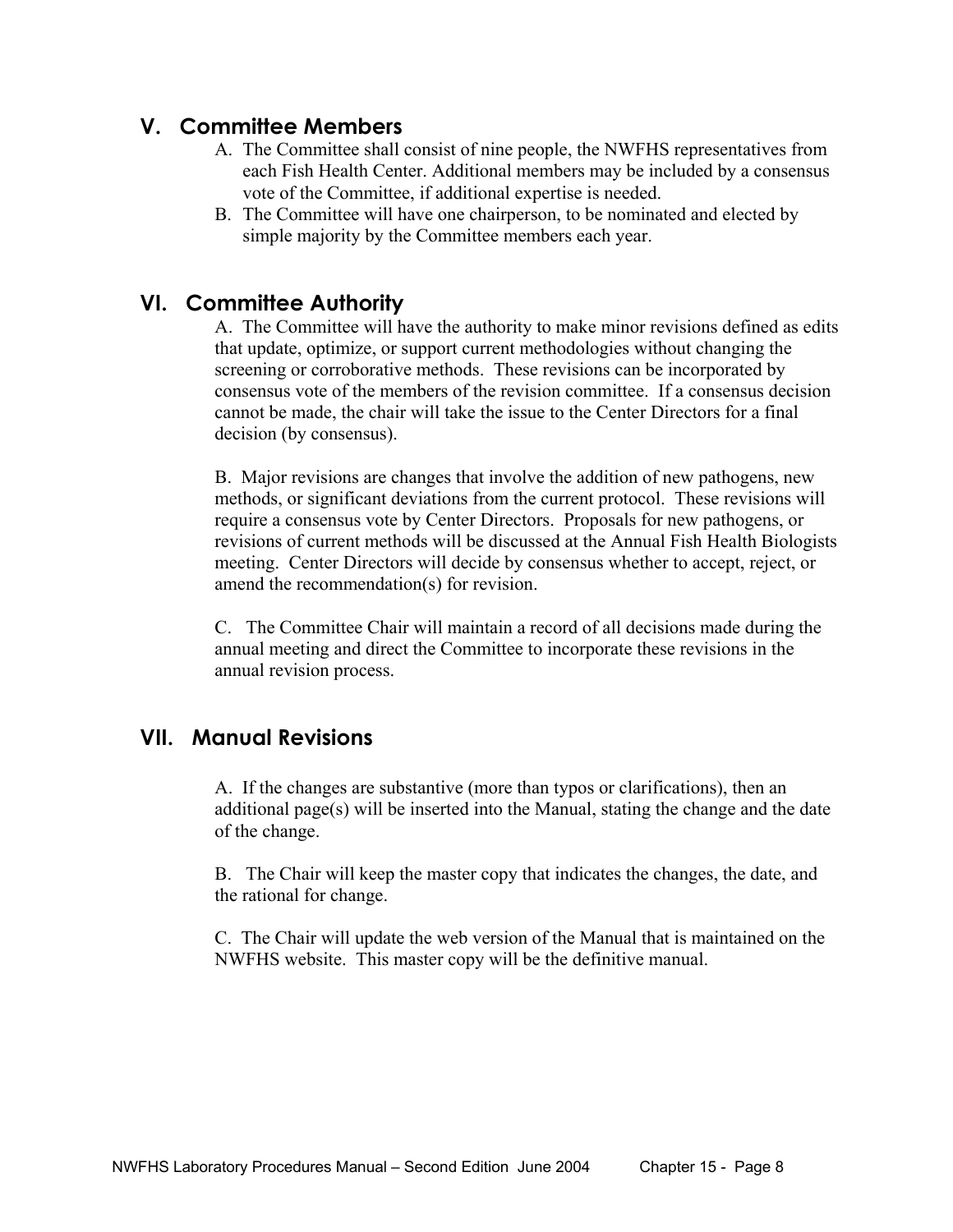### **VIII. Revision Time Line**

- A. March 1 April 1 Changes are proposed and adopted at the annual Fish Health Biologist meeting. Adopted revisions are submitted to the Committee Chair for inclusion in the next Manual revision.
- B. September 1 November 1 Revision Committee is formed, a new Chair is elected, and Chair distributes proposed changes to the committee members.
- C. November 1- December 1 The Committee meets via teleconference to determine whether to accept or reject proposed changes. 1. If the Committee rejects the proposal, due to lack of appropriate screening and corroborative test, this decision is communicated to the Center Directors, who may provide further direction to the Committee.
- D. December 1- January 1 Committee makes proposed revision to the Manual and any additional minor revisions adopted by the Committee.
- E. January 1- February 1 Committee distributes the revised Manual to Center Directors and Fish Health Center staff for review.
- F. February 1- March 1 Centers submit comments to the Committee.
- G. April The Chair or his/her designee(s) distributes final draft to Fish Health Centers and posts final draft on web page.
- H. April A summary of the revisions and future recommendations are presented to the group at the annual Fish Health Biologist meeting.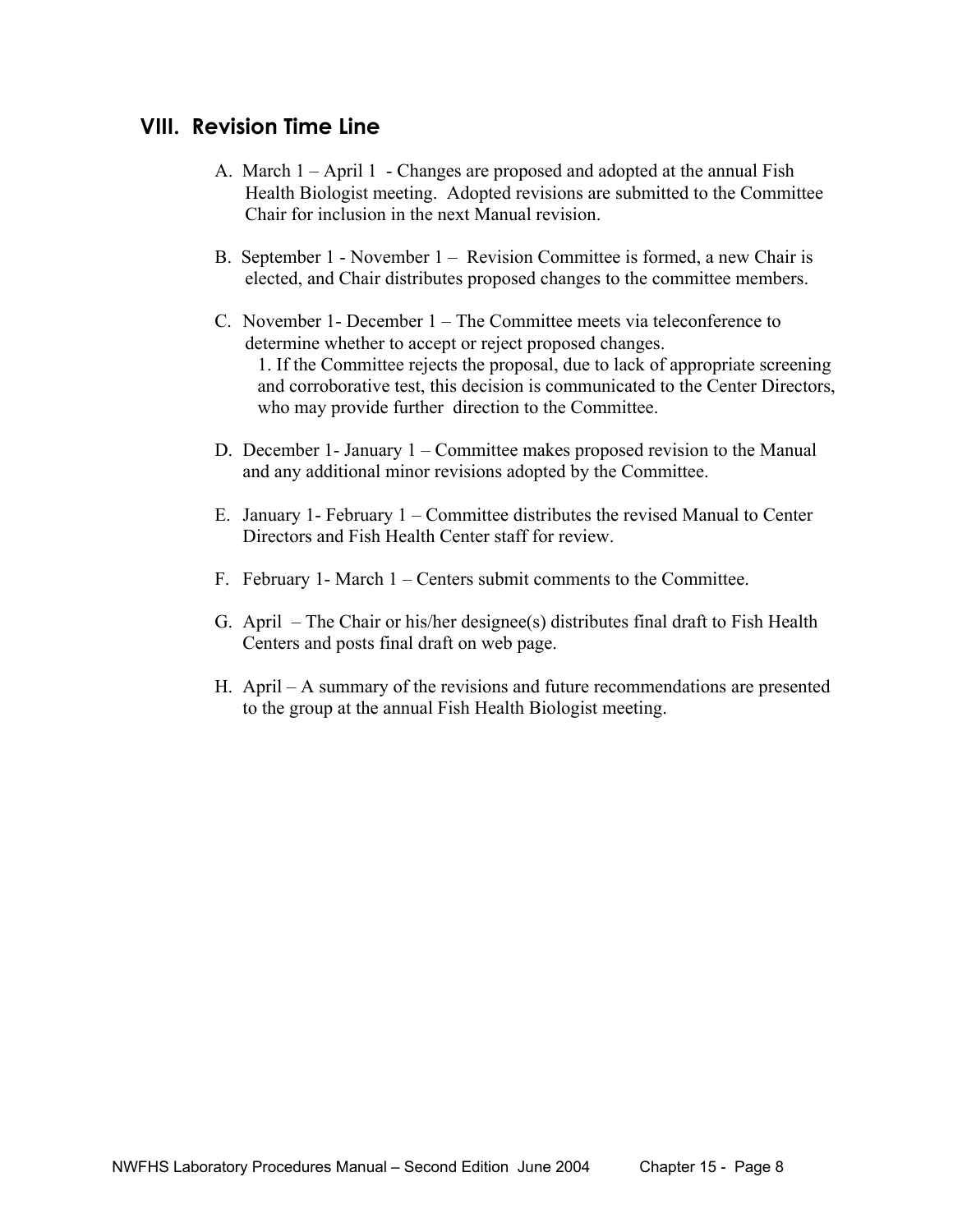# **Appendix 15.A – Second Edition (2004) Manual Revision Committee**

Patricia Barbash John Coll Lamar Fish Health Unit Lamar Fish Health Unit Non-Lethal Methodology Quality Assurance\*

Norm P. Heil Warm Springs Fish Health Center Sample Collection and Submission

Laura Kessel Idaho Fish Health Center Rs-PCR

Ken Lujan Lower Columbia Fish Health Center Corroborative Testing of Parasites

Sonia Mumford Olympia Fish Health Center Histology Manual Revision

Terrance Ott La Crosse Fish Health Center Tissue Culture Section

Kenneth Peters Bozeman Fish Health Center Virology Corroborative Testing of Viruses

Kimberly True, Editor California-Nevada Fish Health Center Manual Revision Committee Chair ELISA, Parasitology, Manual Revision Oversight

Linda Vannest Bozeman Fish Health Center Corroborative Testing of Parasites Corroborative Testing of Viruses

Jason Woodland Pinetop Fish Health Center Bacteriology, Corroborative Testing of Viruses